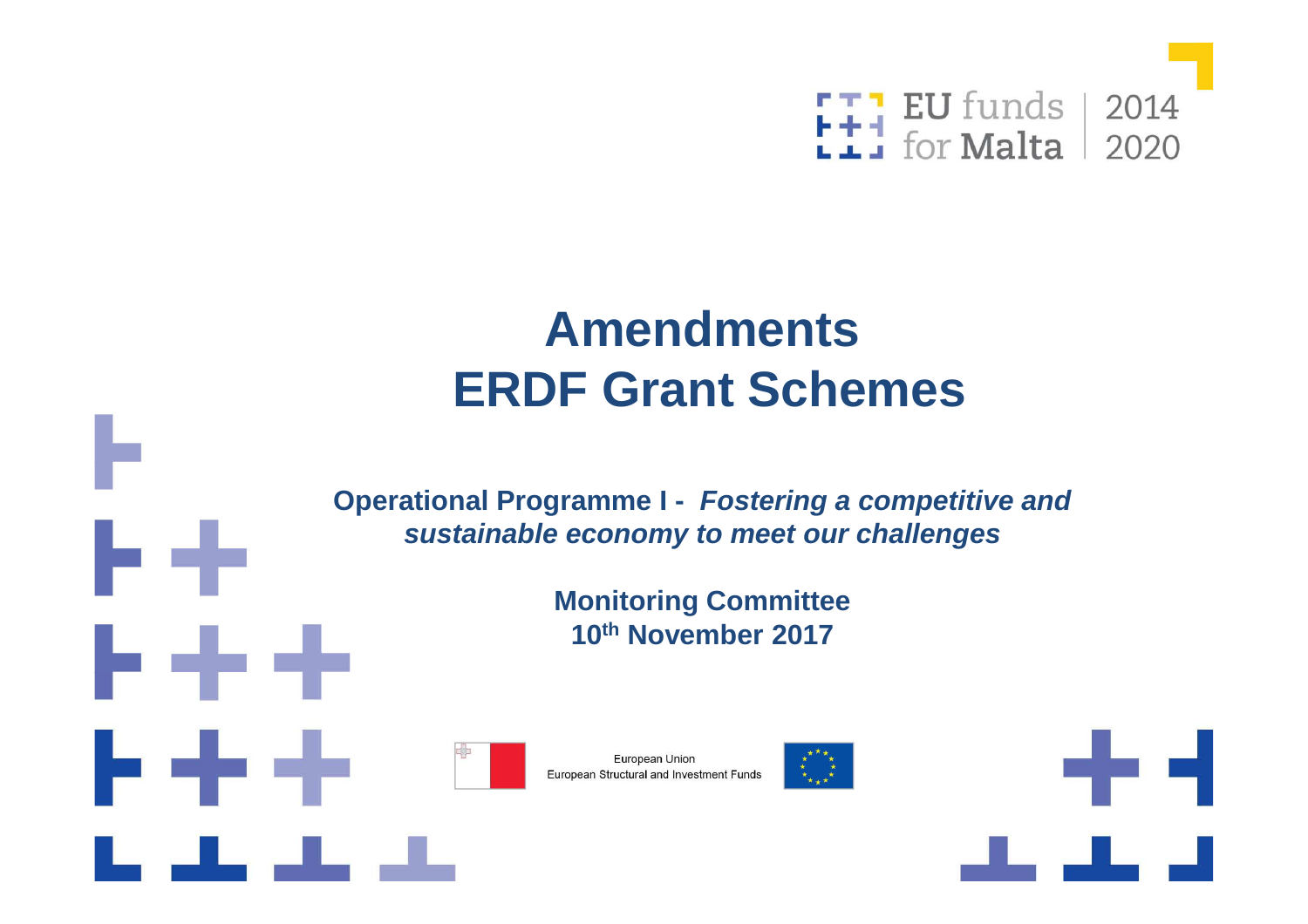## **Proposed changes (1)**



- $\bullet$  Selection Criteria for Schemes under PA2 and PA3 were approved by the Monitoring Committee on the 7th April 2016, following an overviewof the Grant Schemes.
- $\bullet$  Changes in the Call management modalities under the Start-up Investment Grant Scheme and the SME Growth Grant Scheme to be managed through **an Open Rolling Call system** are being proposed for approval by the Monitoring Committee today.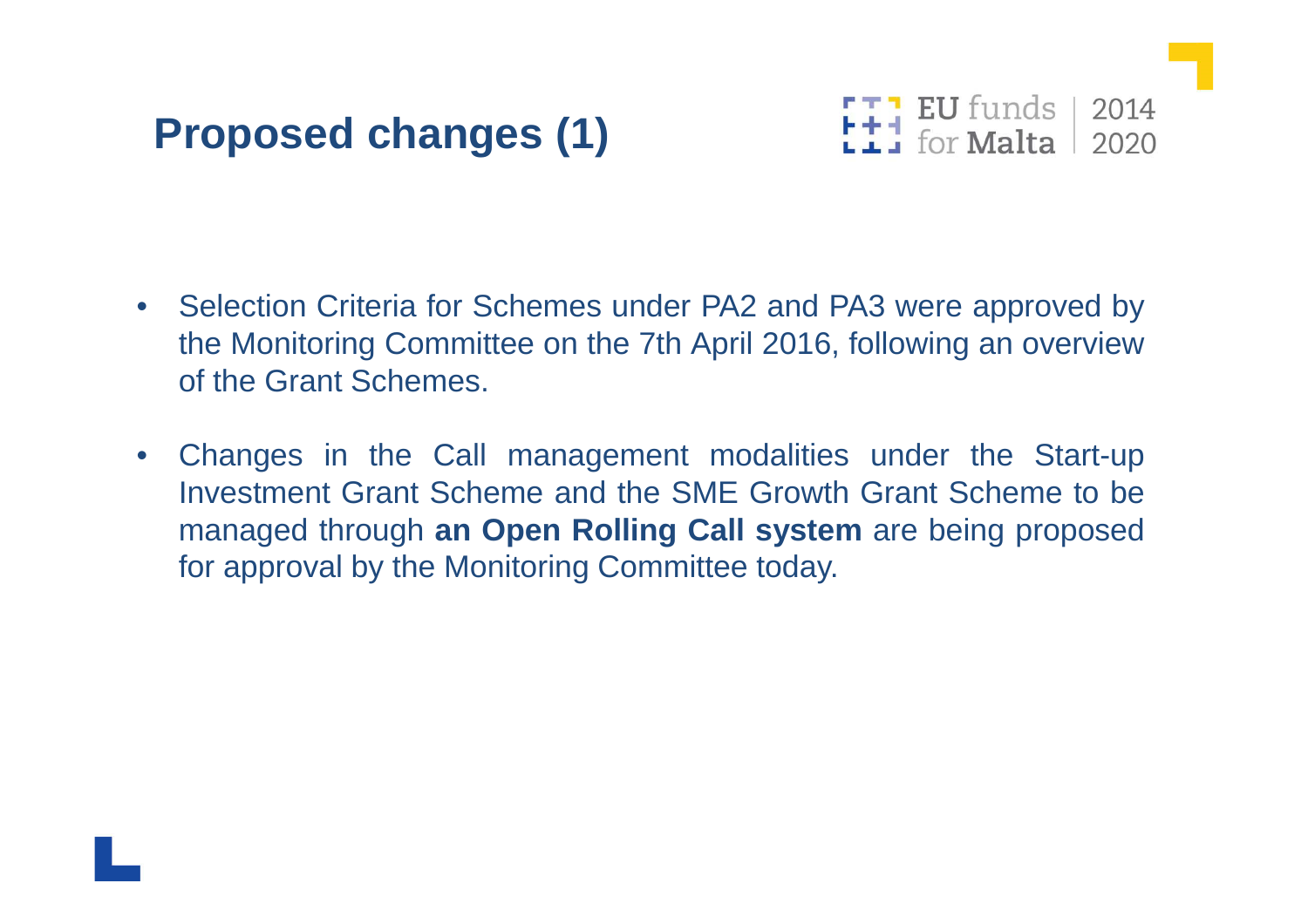## **Proposed changes (2)**



- $\bullet$  With reference to the three schemes indicated below, the Monitoring Committee is also being asked to approve extending the support to the acquisition of **used** equipment, machinery and plant within certain parameters as outlined in the eligibility rules.
	- $\bullet$ SME Growth Grant Scheme
	- Start-up Investment Grant Scheme and $\bullet$
	- $\bullet$ SME Diversification Grant Scheme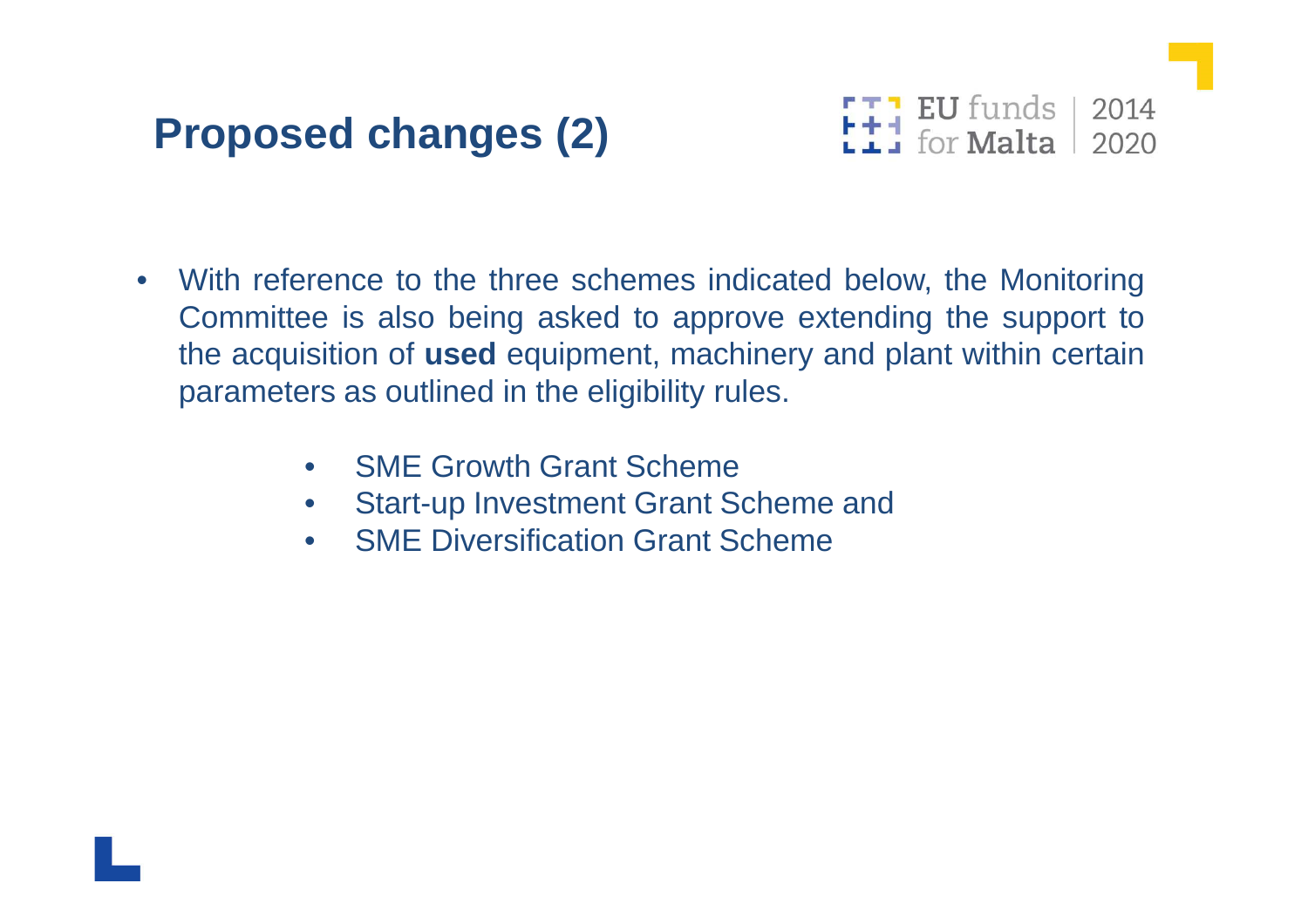## **Schemes Description (1)**



**Start-up Investment Grant Scheme:** This scheme seeks to assist startups established for less than three years, through <sup>a</sup> non-repayable Grant to part-finance their initial productive investment costs to implement their business growth strategies in order to facilitate their future potential business growth and better withstand increasing competitive pressures forwhich they may not be well prepared.

**SME Growth Grant Scheme :** This scheme seeks to assists SMEs toaddress this gap by providing support in the form of non-repayable Grants<br>to port finance, investments towards the implementation of their growth to part-finance investments towards the implementation of their growth strategies related to the extension of the capacity of an existingestablishment, or the setting up of <sup>a</sup> new establishment.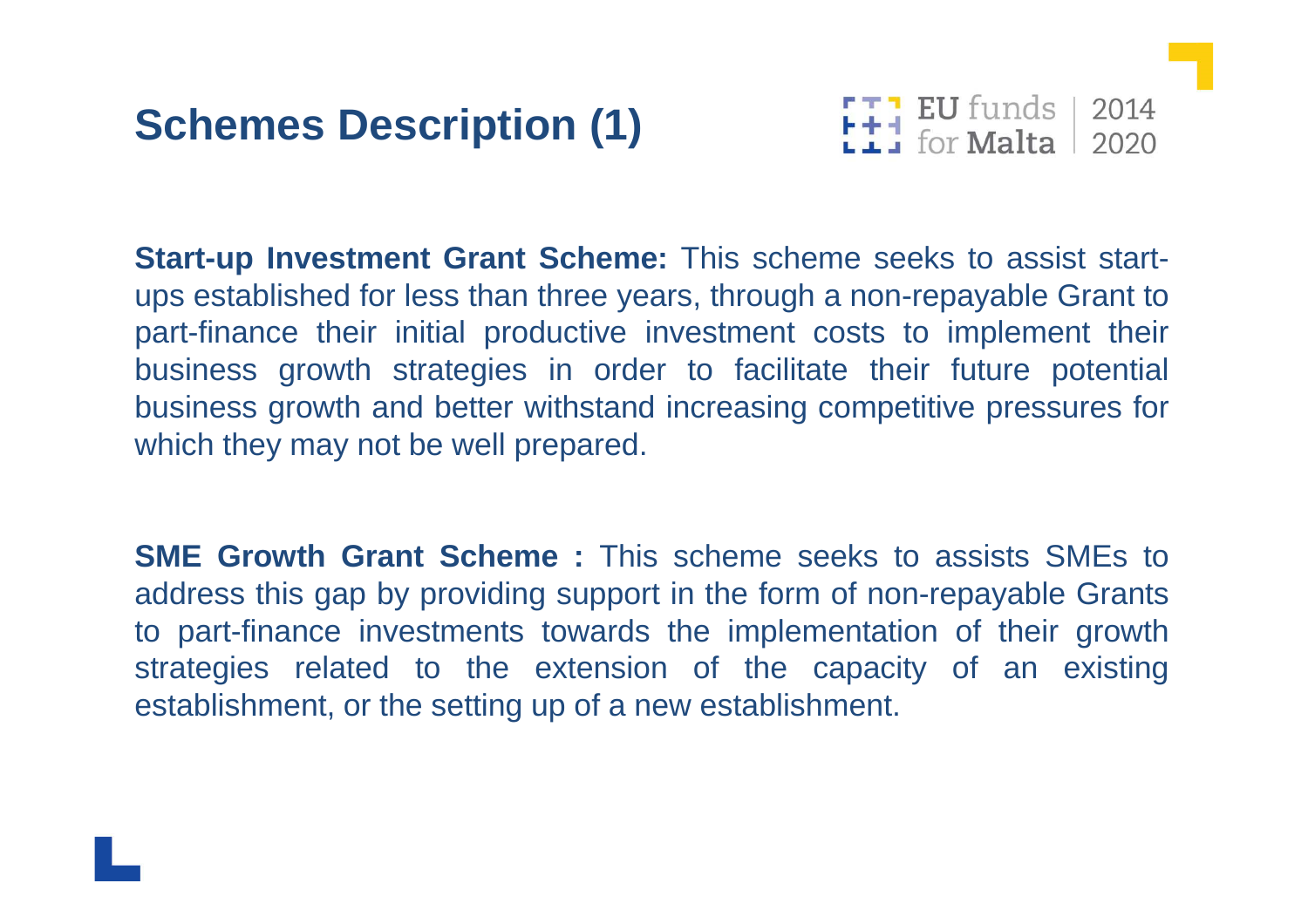



#### **SME Diversification and Innovation Grant Scheme:**

This Grant Scheme seeks to incentivise SMEs to adapt and becomemore resilient and address market challenges through:

- diversification,
- the implementation of <sup>a</sup> fundamental change, or
- $\bullet$  investment to bring to the market significantly improved andthe advanced products/services to those already offered by undertaking

whilst offering timely support to nurture the right environment towardsthe potential future business growth of the enterprise.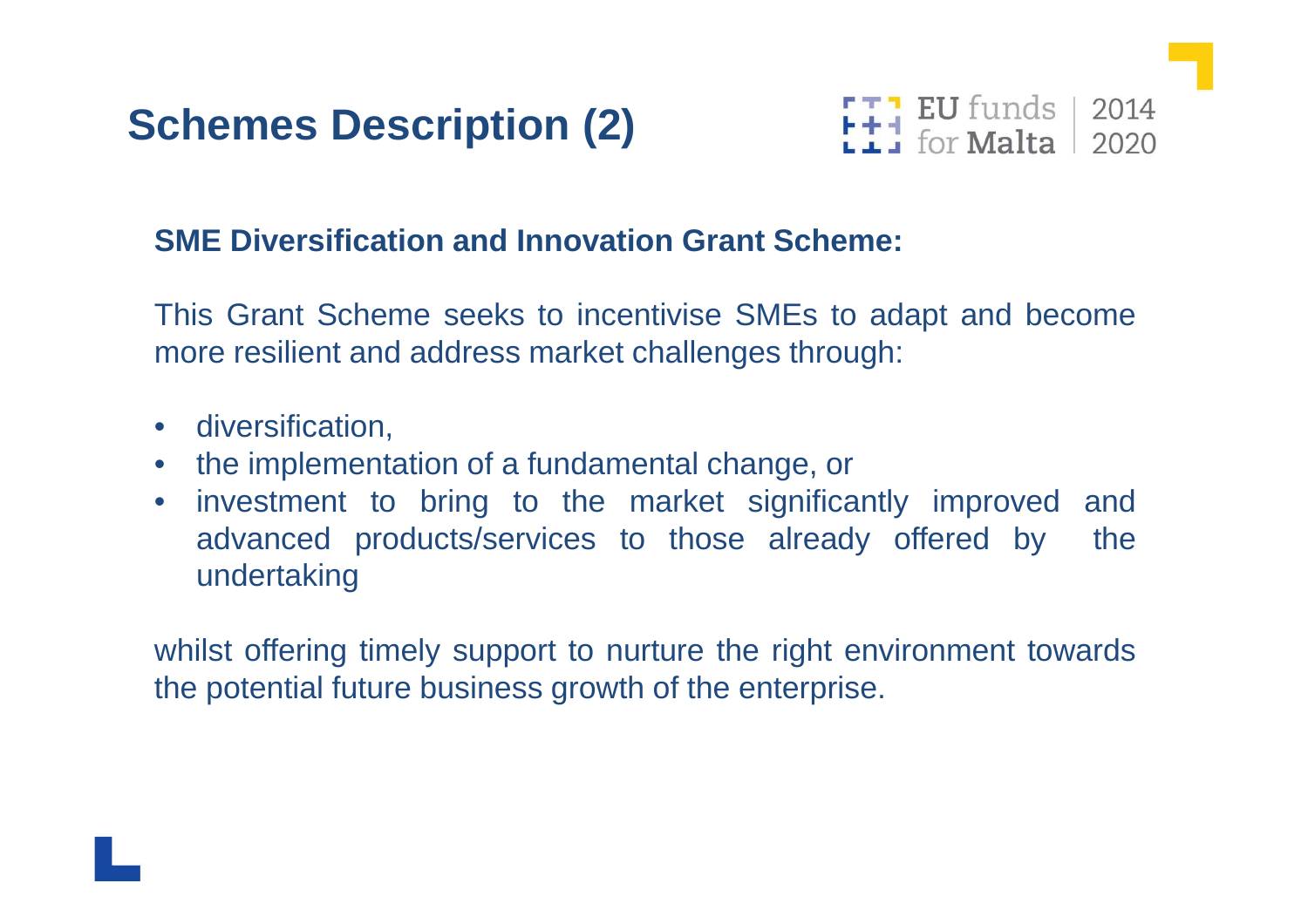# **Aim of the proposed change**



The main aim of the proposed changes is to better address the needs<br>of the terget aroun of the target group.

- $\bullet$ Introduction of the open rolling call system has been well<br>regioned by the business community. The system provides recieved by the business community. The system provides<br>enterprises the eppertunity to better plan and identify the best enterprises the opportunity to better plan and identify the best timing for submitting applications for support for their plannedinterventions.
- $\bullet$  Removing unnecessary barriers and enable enterprises to be better placed when conducting their assessment in relation to the acquisition of equipment and machinery.